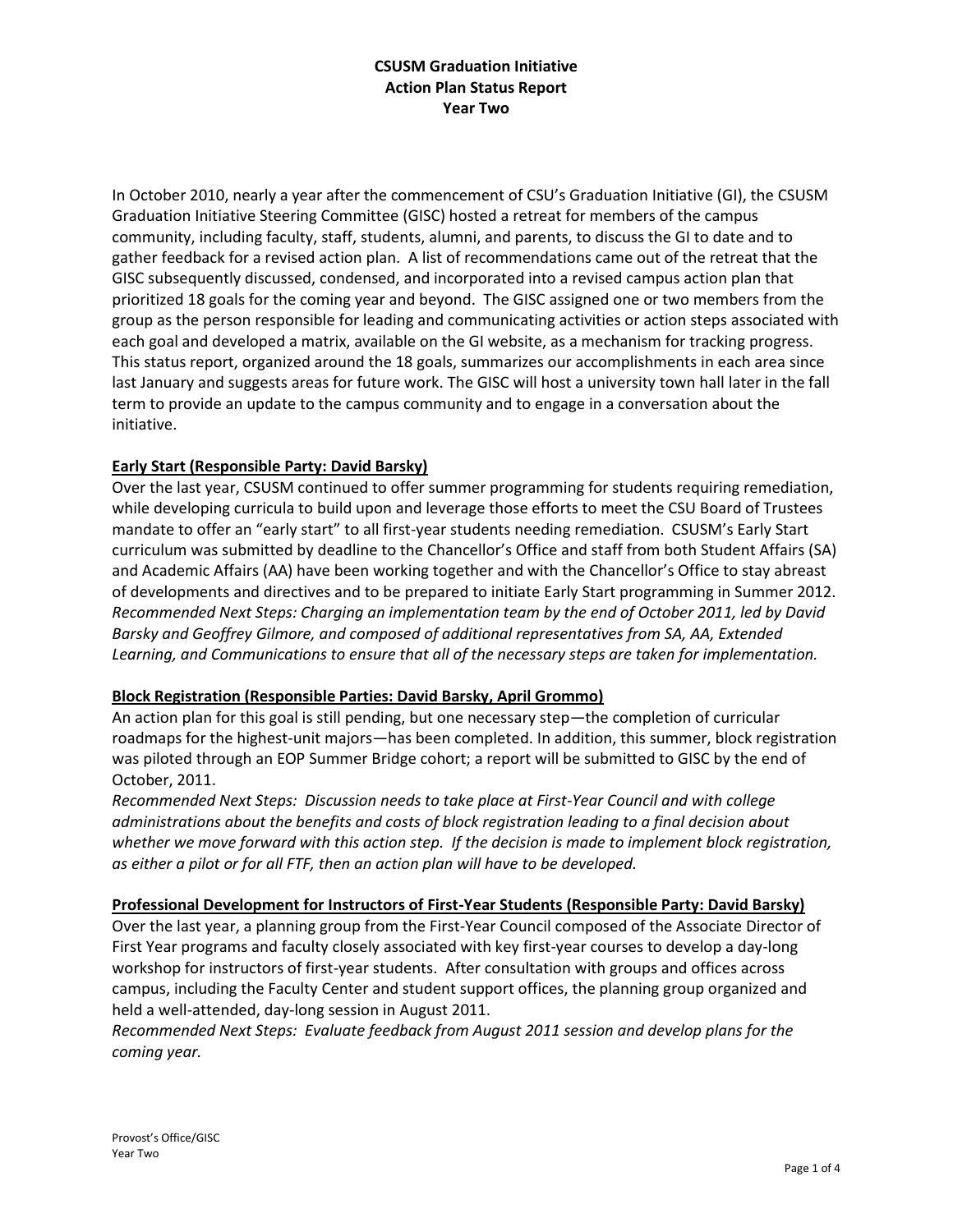### **Learning Communities—development and assessment plan (Responsible Party: David Barsky)**

The CSUSM learning community program expanded in several areas this year, including the addition of learning community programming for undecided students and the further development of learning communities for student athletes, for students planning to major in business and for those interested in global issues. Because of new contract procedures in the university's residence hall in Spring 2011, the long-standing residential learning community program—The San Marcos Experience (SME)—suffered from declining enrollment for Fall 2011. All learning communities developed student learning outcomes statements that go beyond the learning outcomes of the constituent courses to capture the outcomes associated with linking the courses and co-curricular activities.

*Recommended Next Steps: Key next steps include implementing a data-gathering plan so that we can assess learning community effectiveness, assessment of practices that led to enrollment decline in SME, a plan for expansion of the LC program, and the development of PeopleSoft programming to address registration difficulties.*

### **Early Warning System (Responsible Parties: Eloise Stiglitz, Lorena Meza, April Grommo)**

A group from Student Affairs has investigated multiple Early Warning System models but has not yet made a recommendation to the GISC for a model or a timeline.

*Recommended Next Steps: A model for an EWS needs to come to the GISC and, based on that model, further action steps, including the development of business requirements and process flow will need to be addressed with both the Student Affairs committee and IITS representatives with a communications plan for the campus and training and support for participants (faculty, advisors, etc.) of the EWS.*

### **Faculty development activities to support graduation success (Responsible Party: Rika Yoshii)**

The Senate Chair, Rika Yoshii, surveyed faculty to learn what development activities they would find useful and found out that the Concierge and Early Warning Systems are what they want instead of workshops. The list of useful contact information has been given to all faculty members so that they can refer students to correct offices.

*Recommended Next Steps: Continue to work with the Faculty Center to offer workshops on "how to deal with at-risk students" and "how to avoid making your class a DFW class".*

# **Information Resource Center/Person/Concierge (Responsible Party: Eloise Stiglitz)**

Student Affairs has initiated Student Outreach and Referral (SOAR) to provide referral for all students and provide outreach and programming for first-generation students. SOAR is presently being publicized across campus, and it has a web presence.

*Recommended Next Steps: Further outreach to campus departments (both academic and administrative) to make them aware of service; tracking and assessment of effectiveness*

### **Male retention gap study (Responsible party: Pat Morris)**

Pat Morris has prepared data on continuation and graduation rates by male/female categories and posted on the IPA website.

*Recommended Next Steps: GISC needs to study data and develop action plans, as needed, to address gaps between male and female students.*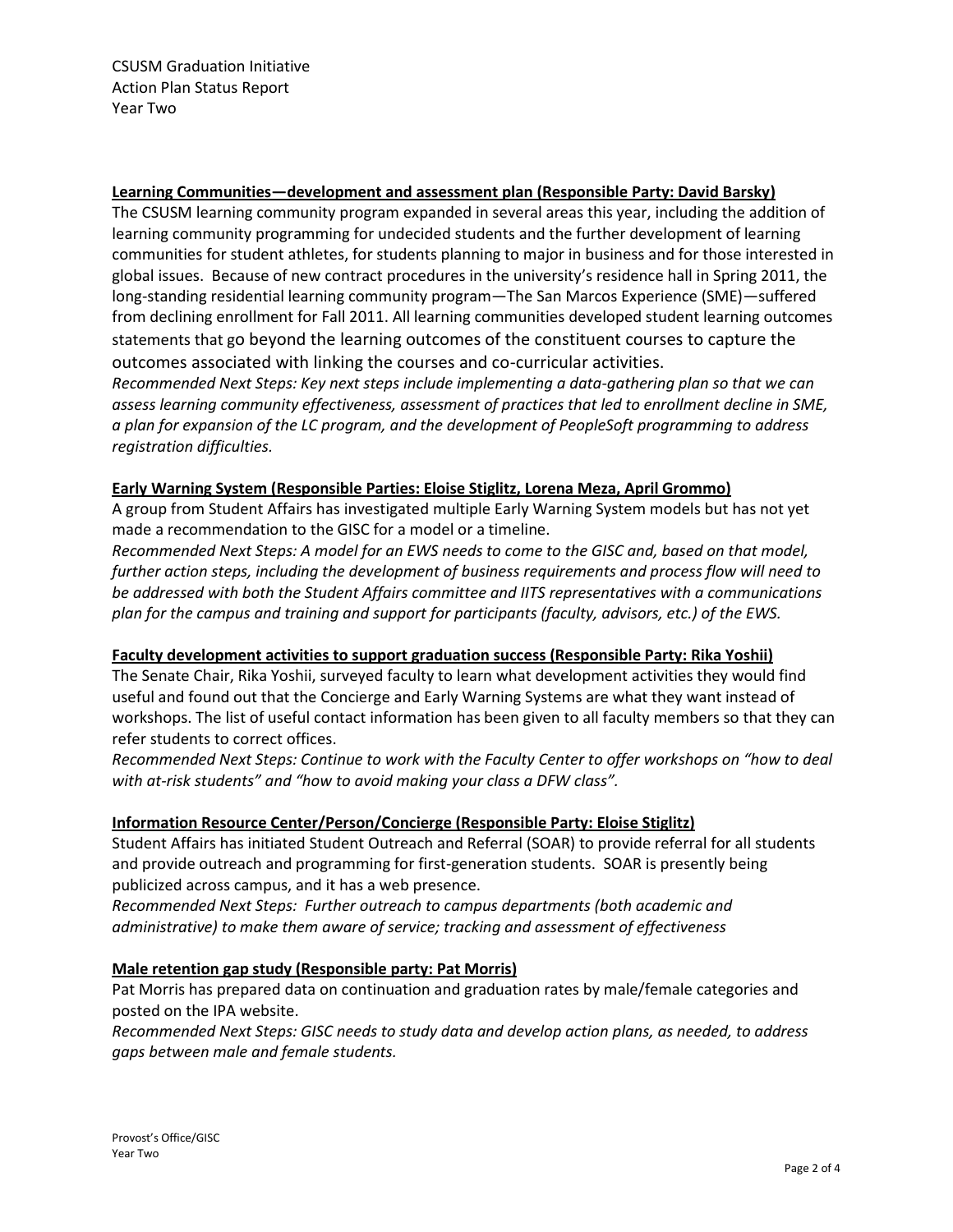#### **Programmatic accountability for graduation success (Responsible party: Emily Cutrer)**

Pat Morris has gathered data on graduation rates by major as well as a study of DFW rates, which will be available to departments after discussion with deans. The biology department piloted the use of the retention/graduation data in its self-study for program review in spring 11. *Recommended next steps: The provost will schedule a meeting with deans and Pat Morris to determine the best way to use the data and to set goals for colleges/departments.*

### **Evaluate Ed Trust milestones relative to CSUSM (Responsible party: Pat Morris)**

Pat Morris and April Grommo are working on gathering this data from PeopleSoft. *Recommended Next Steps: Complete study and discuss in GISC. Based on that discussion, develop action steps.*

#### **Mentoring Programs—peer and faculty (Responsible parties: Lorena Meza and Rika Yoshii)**

As part of its initiative for undeclared majors, the Career Center has piloted an on-line mentoring tool for students which draws upon the expertise of alumni from two programs—the MBA and Human Development. There has been no action to develop/expand peer and faculty mentoring programs. *Recommended Next Steps: Ask Student Affairs and Academic Affairs to do an environmental scan of existing peer programs and to bring that information back to GISC. Assign a GISC member to report to the GISC on the "best practice" peer mentoring program at CSU East Bay. Continue to work with the Faculty Center to make faculty mentoring programs available to all students.*

### **Parent Outreach/Involvement (Responsible party: Eloise Stiglitz)**

Student Affairs has conducted research about parent programs at other universities and surveyed parents at new student orientations about their interest in such a program. Information for parents is being posted on Facebook.

*Recommended Next Steps: Share model with GISC, develop newsletter, website and hotline, and invite parents to campus events.*

### **K-12 Outreach (Responsible parties: Rika Yoshii and Emily Cutrer)**

CSUSM has nine memoranda of understanding with local school districts and foster youth programs. The Office of Community Engagement is working with the school districts and the President's Office to develop funding for programming associated with the MOUs. In the meantime, very preliminary discussions have begun about using Early Start as a means of reaching out to the school districts and communicating university expectations.

*Recommended Next Steps: Explore piloting Early Start with an MOU district and follow-up with Office of Community Engagement about status of other MOU programming.*

### **DFW Study (Responsible party: Pat Morris)**

Pat Morris has developed a DFW report that has been submitted to the Provost to share with deans. *Recommended Next Steps: Fold into goal on programmatic accountability, including next steps in that goal.*